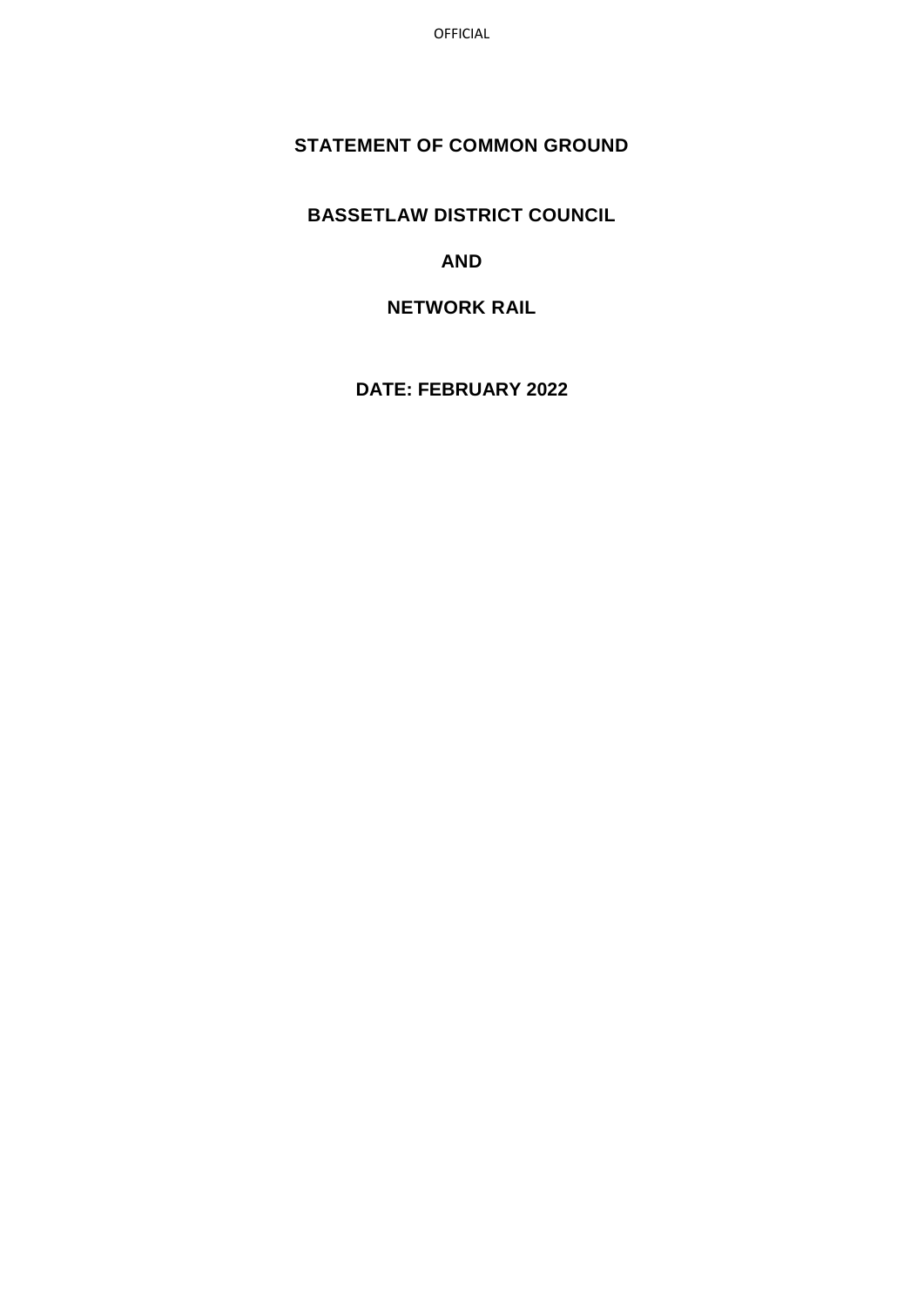# **1. Introduction**

- 1.1 This Statement of Common Ground (SoCG) has been developed in order to address strategic planning matters between the parties consisting of Bassetlaw District Council (DC) and Network Rail (NR).
- 1.2 In relation to strategic planning matters, section 33A(1) of the Planning and Compulsory Purchase Act 2004 (PCPA 2004) indicates that Local Planning Authorities have a duty to cooperate with bodies (or other persons) identified within subsection (9) and paragraphs (a), (b) and (c) of subsection (1) in section 33A(1) of the PCPA 2004.This approach is also a requirement of national planning policy. Paragraph 35 of the National Planning Policy Framework (NPPF) seeks to ensure that the Local Plan is deliverable over the plan period, and based on effective joint working on cross-boundary strategic matters that have been dealt with rather than deferred, as evidenced by the statement of common ground.
- 1.4 The Statement sets out the confirmed points of agreement between Bassetlaw DC and NR with regard to strategic planning matters arising from the Bassetlaw Local Plan, specifically for:
	- the Bassetlaw Garden Village
	- the emerging Worksop Central DPD; and
	- site allocations: HS1 Peaks Hill Farm; HS7 Trinity Farm and HS11 Fairygrove
- 1.5 The purpose of the Statement of Common Ground is to inform relevant stakeholders about the areas of agreement or otherwise between Bassetlaw DC and NR in relation to key strategic matters contained in the Bassetlaw Local Plan (2020-2038).

## **2. Background and Governance**

- 2.1 Bassetlaw DC is the Local Planning Authority (LPA) for its administrative area. In relation to the Bassetlaw Local Plan, NR is responsible for maintaining and managing the rail network in England, Scotland and Wales and are a key strategic partner in the preparation of the Bassetlaw Local Plan.
- 2.2 The development of the Bassetlaw Local Plan has been enhanced by ongoing collaborative work to ensure that strategic planning matters are appropriately addressed. Bassetlaw DC and NR have discussed the strategic matters identified above and through the development of the Local Plan evidence base.
- 2.3 Representations were submitted by NR to consultation stages of Bassetlaw DC's emerging Local Plan most recently in October 2021. These have been considered and where appropriate informed the development of subsequent stages of the Plan and its evidence base.
- 2.4 This Statement of Common Ground reflects the current position between Bassetlaw DC and NR. It will be updated as and when required.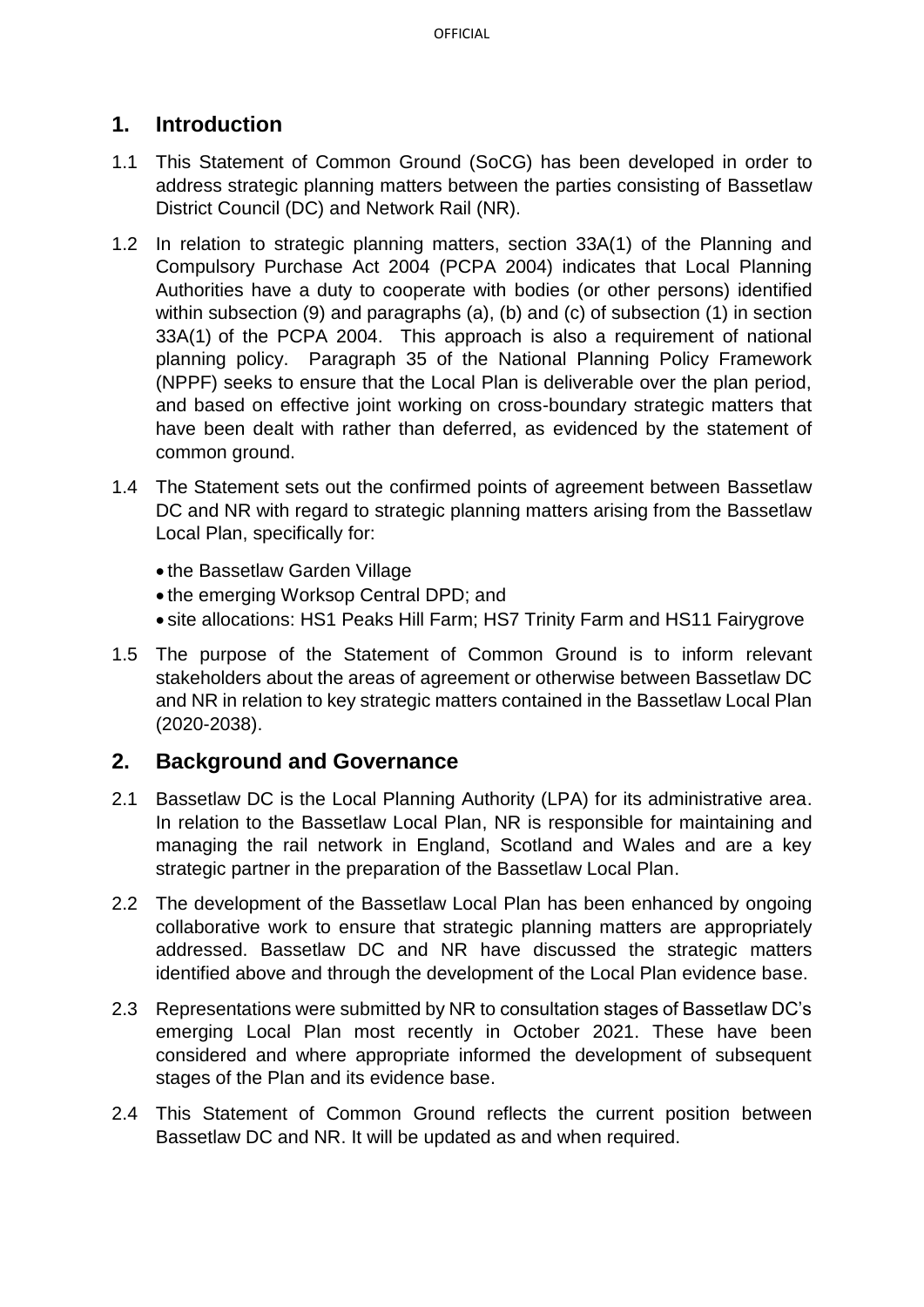2.5 Bassetlaw DC and NR will continue to meet to discuss strategic planning matters as the Bassetlaw Local Plan progresses to submission and examination. As a minimum, a meeting will take place prior to submission of the Bassetlaw Local Plan for examination.

## **3. Areas of Common Ground**

#### **3.1 Bassetlaw Garden Village**

- 3.1.1 The Bassetlaw Garden Village is a proposed site allocation in the Bassetlaw Local Plan. To support the delivery of the Garden Village, Bassetlaw DC have established a governance framework; NR sit on the strategic level Consultative Group. NR agree that through this group, they have supported the principle of the Bassetlaw Garden Village and agreed, as part of the Consultative Group, the Bassetlaw Garden Village Vision Statement undertaken by BDC in August 2021.
- 3.1.2 The Bassetlaw Garden Village will be delivered over two plan periods. The Bassetlaw Local Plan indicates the site is expected to commence delivery from 2032. Through the Bassetlaw Transport Study, both parties agree to ensure that potential impacts associated with the first phase (590 dwellings) is appropriately identified and mitigated through the Local Plan.
- 3.1.3 Bassetlaw DC also agree to ensure that subsequent phases of development and their transport impacts on the railway infrastructure, such as the closure of Level Crossings are appropriately identified and mitigated through future Local Plan reviews and associated transport studies. Bassetlaw DC agree to work with NR to ensure Local Plan policy wording is appropriately modified to ensure that potential transport impacts associated with future phases of the Bassetlaw Garden Village are identified and delivered in a timely manner.
- 3.1.4 In addition, the Bassetlaw Garden Village Vision Statement 2021 has proposed a new Railway Station on site to help support the sustainability of the site in the longer term. Tetra Tech has produced two Technical Notes 1) Bassetlaw New Station Technical Note (January 2020) and 2) Bassetlaw New Station Feasibility Technical Note (November 2020) to assess the potential impacts to the existing railway network, the capacity of existing stations, and the feasibility of the station to be accommodated within the railway network. NR have considered the evidence presented in the reports and agree it can form the basis of supporting the next stages in pursuing a new railway station.

#### **3.2 Worksop Central Development Plan Document**

3.2.1 Bassetlaw DC are also preparing a separate development plan document for Worksop Central. This will manage and deliver the proposed regeneration of the town centre and its environs and proposes a number of development sites, including land at Worksop Station. Other sites are proposed within close proximity of the Station and the Level Crossing at Carlton Road and will provide opportunities for further improved facilities at the Station through contributions from new development. The Worksop Transport Assessment will be assessing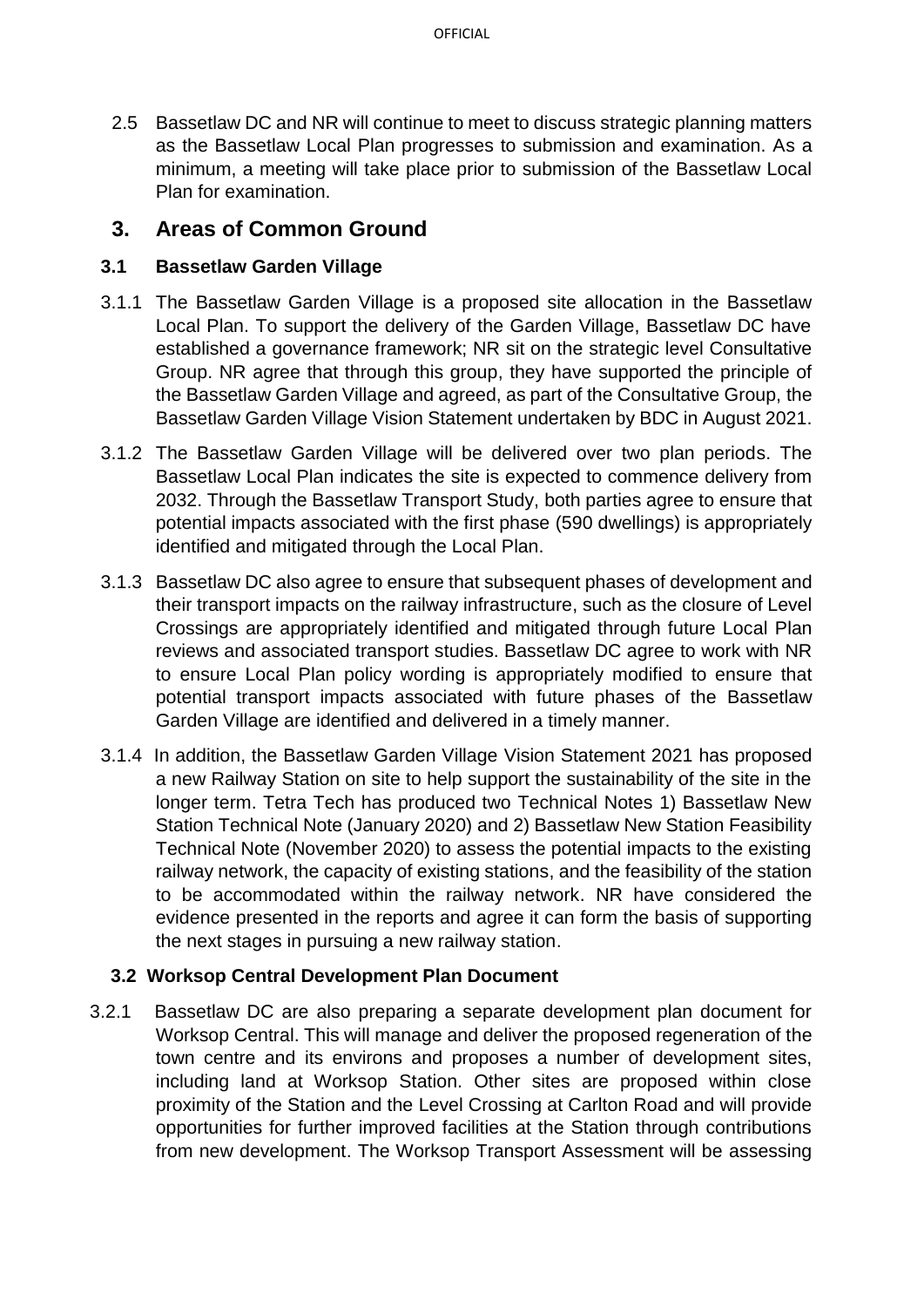the traffic flows over this crossing and identifying options to help move and disperse traffic around the town centre to reduce congestion in particular areas.

3.2.2 Bassetlaw DC agree to continue to work closely with NR to consider potential impacts on the Rail Infrastructure over the lifetime of the DPD to 2040. Bassetlaw DC agree to work with NR to consider suitable mitigation to the rail infrastructure within Worksop where appropriate to address impacts associated with the growth proposed by the development plan document.

### **3.3 Level Crossings**

- 3.3.1 At a strategic level, the Bassetlaw Transport Study undertaken by Tetra Tech (August 2021) assesses the impact of the growth identified by the Bassetlaw Local Plan on the existing road network (including the impact of traffic on the existing Level Crossings) and proposes appropriate mitigation to address the impacts generated by the development identified by the Local Plan. This includes the following proposed site allocations near to or adjacent to existing railway infrastructure:
	- HS1 Peaks Hill Farm and its impact on the level crossing on Carlton Road in Worksop;
	- Bassetlaw Garden Village and its impact on level crossings at Mansfield Road/Howards (1)/Rushy Sidings;
	- HS7 Trinity Farm and its impact on the level crossing on Station Road, Barnby Moor/Sutton cum Lound; and
	- HS11 Fairygrove and its impact on the Grove Road Level Crossing.
	- 3.3.2 NR agree that the Bassetlaw Transport Study is appropriate to inform the Bassetlaw Local Plan at a strategic level and that the proposed mitigation/contributions identified within Policies ST4, 16, 21 and 25 are appropriate to help address the ongoing functioning and operation of the affected level crossings as a result of the level of growth identified by each site.
	- 3.3.3 Bassetlaw DC confirm that a more detailed Transport Assessment for Retford is being updated and a detailed assessment for Worksop is underway to bring together the relevant elements of the Bassetlaw Transport Study and the Worksop DPD Transport Study 2021. All are being undertaken by Tetra Tech. Bassetlaw DC agree to ensure that NR are fully engaged in the production of both assessments in relation to additional traffic affecting existing Level Crossings.